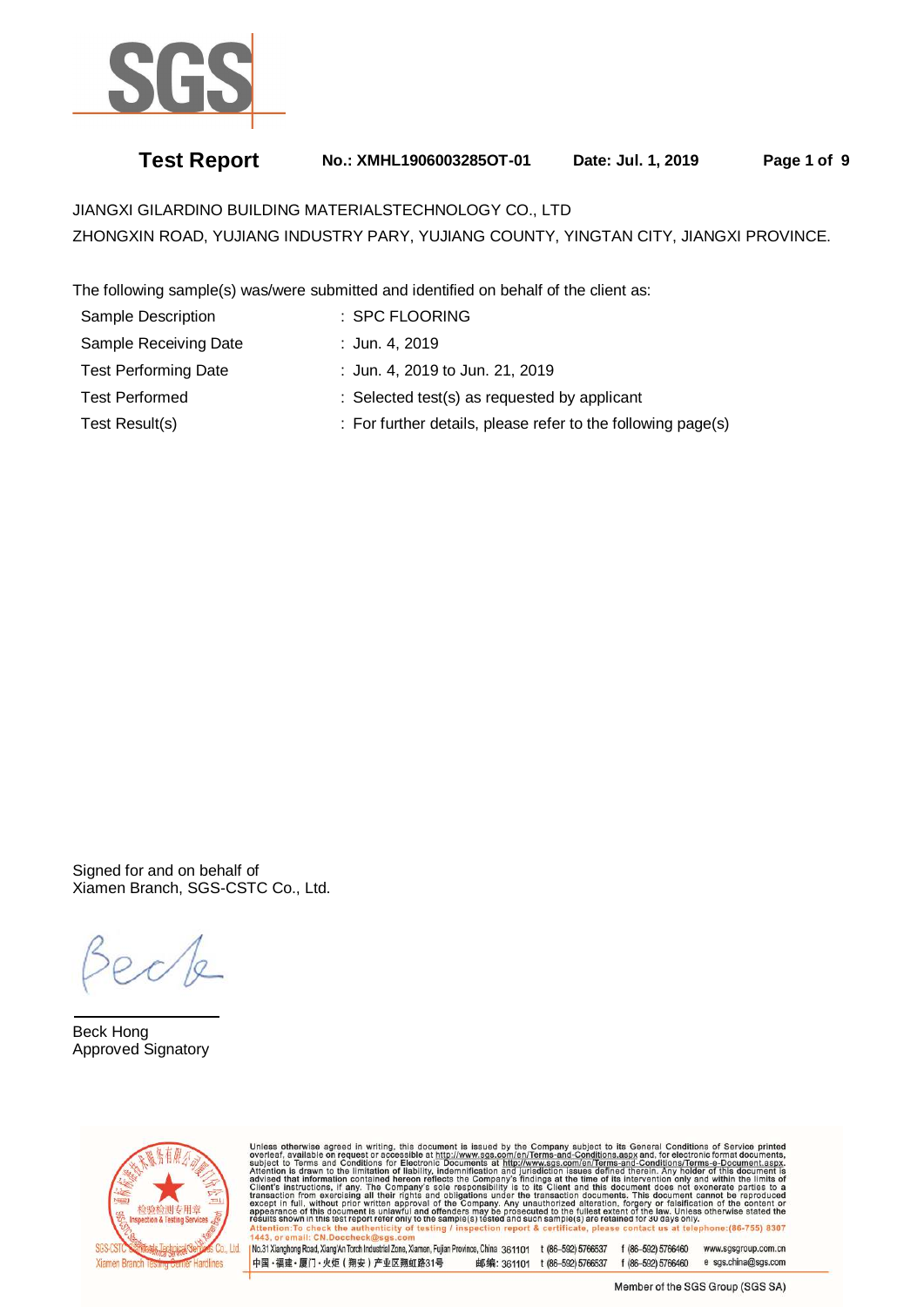

# **Test Report No.: XMHL1906003285OT-01 Date: Jul. 1, 2019 Page 2 of 9**

**Part 1: SGS Ref. No. is SDHL1906009655HI. This test was subcontracted to Shunde Branch, SGS-CSTC Co., Ltd.** 

### **Test Result Summary**

| No. | <b>Test item</b>                                           | <b>Test(s) Requested(Method)</b> | Result(s)                | <b>Comments</b> |  |  |
|-----|------------------------------------------------------------|----------------------------------|--------------------------|-----------------|--|--|
|     | Short-Term indentation and<br>Residual indentation         | <b>ASTM F1914-17</b>             | Refer to next<br>page(s) |                 |  |  |
|     | Dimensional stability and<br>curling                       | ISO 23999:2018                   | Refer to next<br>page(s) |                 |  |  |
|     | For further details, please refer to the following page(s) |                                  |                          |                 |  |  |

### **Test Information:**

Sample description: See photo

1. Test item: Short-Term indentation and residual indentation

Test method: ASTM F1914-17

Test condition:

Indentor foot: (4.521±0.0127) mm;

Total Load: (63.5±0.454) kg;

Indentation Time: 10min;

Test environment: (23±2)℃, (50±5)%RH

Test result:

| Sample | Short-Term Indentation | Residual indentation | Conclusion |
|--------|------------------------|----------------------|------------|
|        | 0.014mm                | $0.008$ mm           |            |

2. Test item: Dimensional stability and curling

Test method: ISO 23999:2018

Test condition:

Place the test specimens horizontally on to support plates, previously placed in the oven, and allow to come

to (80±2) ℃. Maintain the test specimens at this temperature for 6 h in the oven.

### Test environment: (23±2)℃, (50±5)%RH

Test result:

| Sample | Curling(mm) |      |           | Dimensional stability |  |
|--------|-------------|------|-----------|-----------------------|--|
|        |             | MD(% | $TD(\% )$ |                       |  |
|        | U. I        | 0.06 | $-0.05$   |                       |  |



| Unless otherwise agreed in writing, this document is issued by the Company subject to its General Conditions of Service printed<br>overleaf, available on request or accessible at http://www.sgs.com/en/Terms-and-Conditions.aspx and, for electronic format documents,    |                    |                    |                     |  |
|-----------------------------------------------------------------------------------------------------------------------------------------------------------------------------------------------------------------------------------------------------------------------------|--------------------|--------------------|---------------------|--|
| subject to Terms and Conditions for Electronic Documents at http://www.sgs.com/en/Terms-and-Conditions/Terms-e-Document.aspx.<br>Attention is drawn to the limitation of liability, indemnification and jurisdiction issues defined therein. Any holder of this document is |                    |                    |                     |  |
| advised that information contained hereon reflects the Company's findings at the time of its intervention only and within the limits of                                                                                                                                     |                    |                    |                     |  |
| Client's instructions, if any. The Company's sole responsibility is to its Client and this document does not exonerate parties to a<br>transaction from exercising all their rights and obligations under the transaction documents. This document cannot be reproduced     |                    |                    |                     |  |
| except in full, without prior written approval of the Company. Any unauthorized alteration, forgery or falsification of the content or                                                                                                                                      |                    |                    |                     |  |
| appearance of this document is unlawful and offenders may be prosecuted to the fullest extent of the law. Unless otherwise stated the<br>results shown in this test report refer only to the sample(s) tested and such sample(s) are retained for 30 days only.             |                    |                    |                     |  |
| Attention: To check the authenticity of testing / inspection report & certificate, please contact us at telephone: (86-755) 8307                                                                                                                                            |                    |                    |                     |  |
| 1443, or email: CN.Doccheck@sgs.com<br>No.31 Xianghong Road, Xiang'An Torch Industrial Zone, Xiamen, Fujian Province, China 361101                                                                                                                                          | t (86-592) 5766537 | f (86-592) 5766460 | www.sgsgroup.com.cn |  |
|                                                                                                                                                                                                                                                                             |                    |                    |                     |  |
| 中国・福建・厦门・火炬 (翔安) 产业区翔虹路31号<br>邮编: 361101                                                                                                                                                                                                                                    | t (86-592) 5766537 | f (86-592) 5766460 | e sgs.china@sgs.com |  |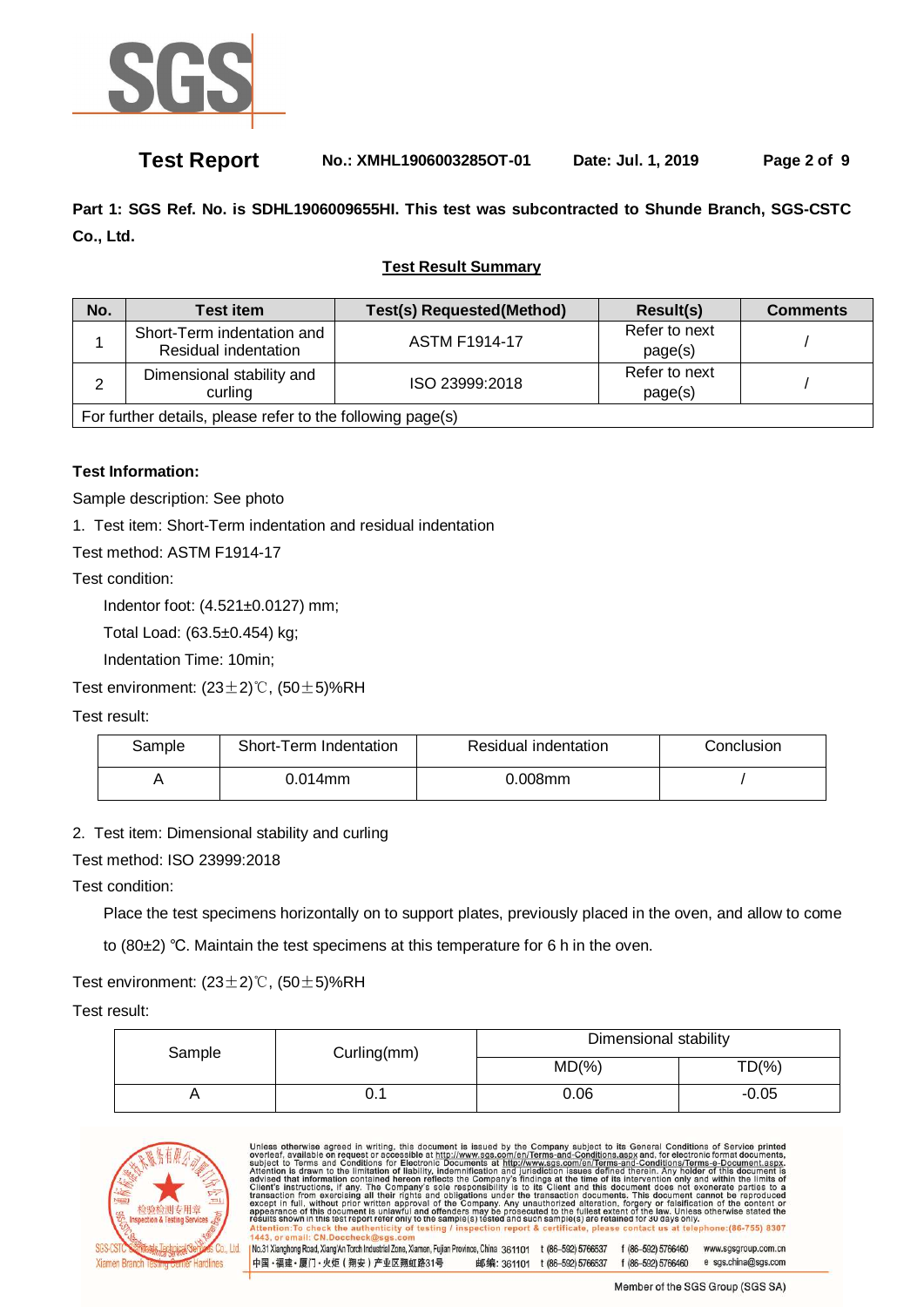

# **Test Report No.: XMHL1906003285OT-01 Date: Jul. 1, 2019 Page 3 of 9**

Note: MD- Manufacturing direction

TD- Perpendicular to the manufacturing direction

### **Sample photo(s):**





Unless otherwise agreed in writing, this document is issued by the Company subject to its General Conditions of Service printed<br>overleaf, available on request or accessible at http://www.sgs.com/en/Terms-and-Conditions.asp

No.31 Xianghong Road, Xiang An Torch Industrial Zone, Xiamen, Fujian Province, China 361101 t (86-592) 5766537 f (86-592) 5766460 www.sgsgroup.com.cn 中国·福建·厦门·火炬 (翔安) 产业区翔虹路31号 邮编: 361101 t (86-592) 5766537 f (86-592) 5766460 e sgs.china@sgs.com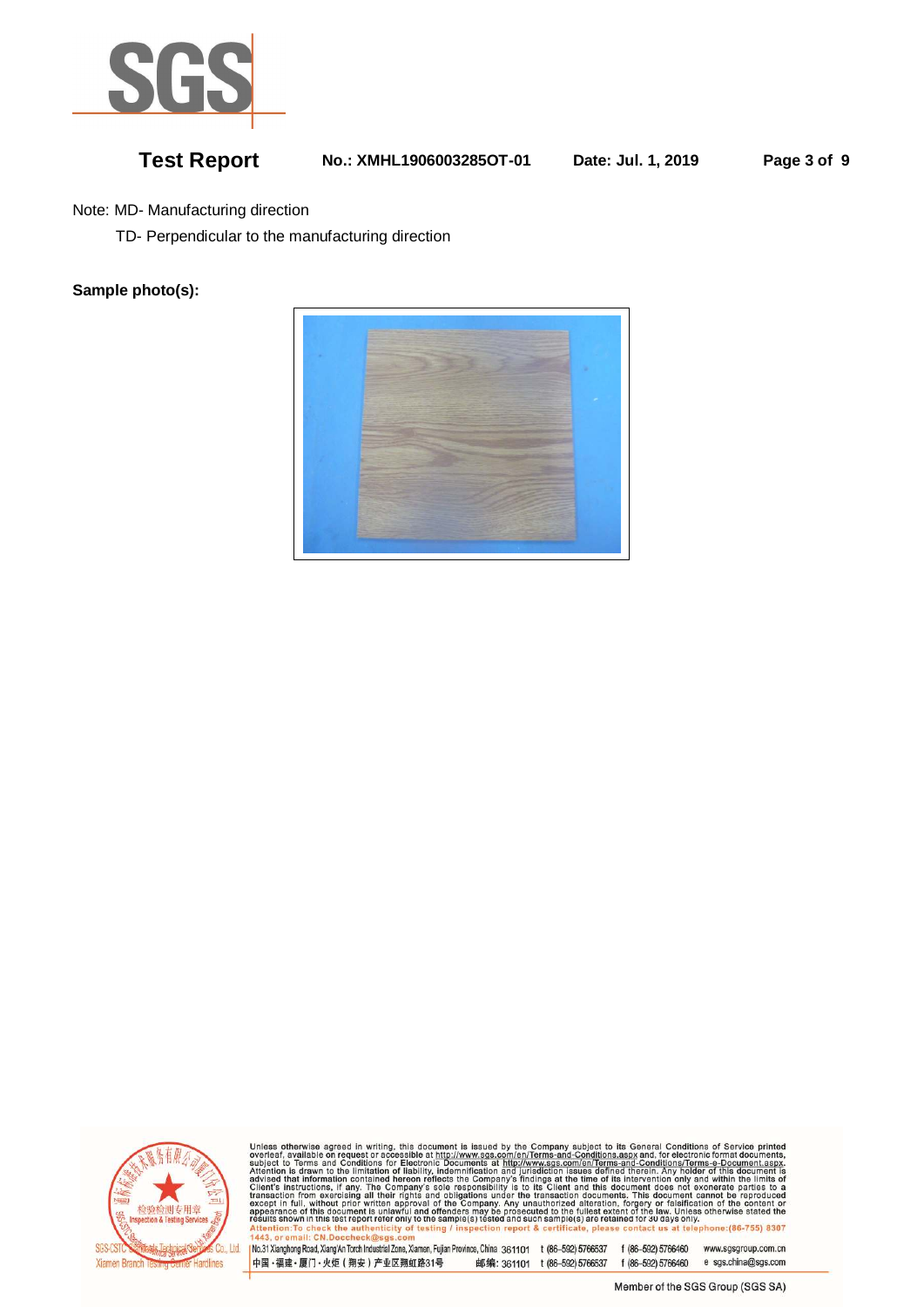

# **Test Report No.: XMHL1906003285OT-01 Date: Jul. 1, 2019 Page 4 of 9**

### **Part 2: SGS Ref. No. is XMIN190601211CCM, GZIN1906029579MR**

### **Sample Information:**

Flooring, See the photographs.

Lab environment condition: 23±2°C, 50±5%RH

Preconditioning: 23±2°C, 50±5%RH for a minimum of 24h

### **Test Result(s):**

### **Sample A:**

| No. | Test item(s) | Test method(s) | Test condition                                                                                                              | Test result(s)                  |
|-----|--------------|----------------|-----------------------------------------------------------------------------------------------------------------------------|---------------------------------|
|     | Locking      | ISO 24334:2014 | Specimen: 10 pieces of long side<br>(X direction) specimens 200mmx200mm, 10<br>pieces of short side (Y direction) specimens | Long side $(X)$ :<br>$4.9$ kN/m |
|     | strength     |                | 200mm×200mm<br>Loading rate: 0.5 mm/min                                                                                     | Short side(Y):<br>$3.1$ kN/m    |

### **Sample B:**

| No. | Test item(s)  | Test method(s)         | Test condition                                                                                                                                                       | Test result(s)                                                                  |
|-----|---------------|------------------------|----------------------------------------------------------------------------------------------------------------------------------------------------------------------|---------------------------------------------------------------------------------|
|     | Peel Strength | ASTM D903-<br>98(2017) | Specimen: 10 pieces of long side<br>(X direction) specimens 305mm×25mm,<br>10 pieces of short side (Y direction)<br>specimens 260mmx25mm<br>Loading rate: 152 mm/min | Average:<br>Long side $(X)$ :<br>62.23 N/25mm<br>Short side(Y):<br>62.78 N/25mm |

### **Sample C:**

| No. | Test item(s)                             | Test method(s) | Test condition                                                                                                                      | Test result(s)                                       |
|-----|------------------------------------------|----------------|-------------------------------------------------------------------------------------------------------------------------------------|------------------------------------------------------|
|     | Dimensional<br>stability<br>(see note 2) | ISO 23999:2018 | Specimens: 240mm×240mm×4mm, 3pcs<br>Condition: 23±2°C, 50±5%RH, 24h →<br>80 $\pm$ 2°C, 360min $\rightarrow$<br>23±2°C, 50±5%RH, 24h | Average:<br>X Direction: 0.02%<br>Y Direction: 0.00% |
| 2   | Curling<br>(see note 3)                  |                |                                                                                                                                     | Average:<br>$-0.05$ mm                               |



Unless otherwise agreed in writing, this document is issued by the Company subject to its General Conditions of Service printed<br>overleaf, available on request or accessible at http://www.sgs.com/en/Terms-and-Conditions.asp

No.31 Xianghong Road, Xiang An Torch Industrial Zone, Xiamen, Fujian Province, China 361101 t (86-592) 5766537 f (86-592) 5766460 www.sgsgroup.com.cn 中国·福建·厦门·火炬 (翔安) 产业区翔虹路31号 邮编: 361101 t (86-592) 5766537 f (86-592) 5766460 e sgs.china@sgs.com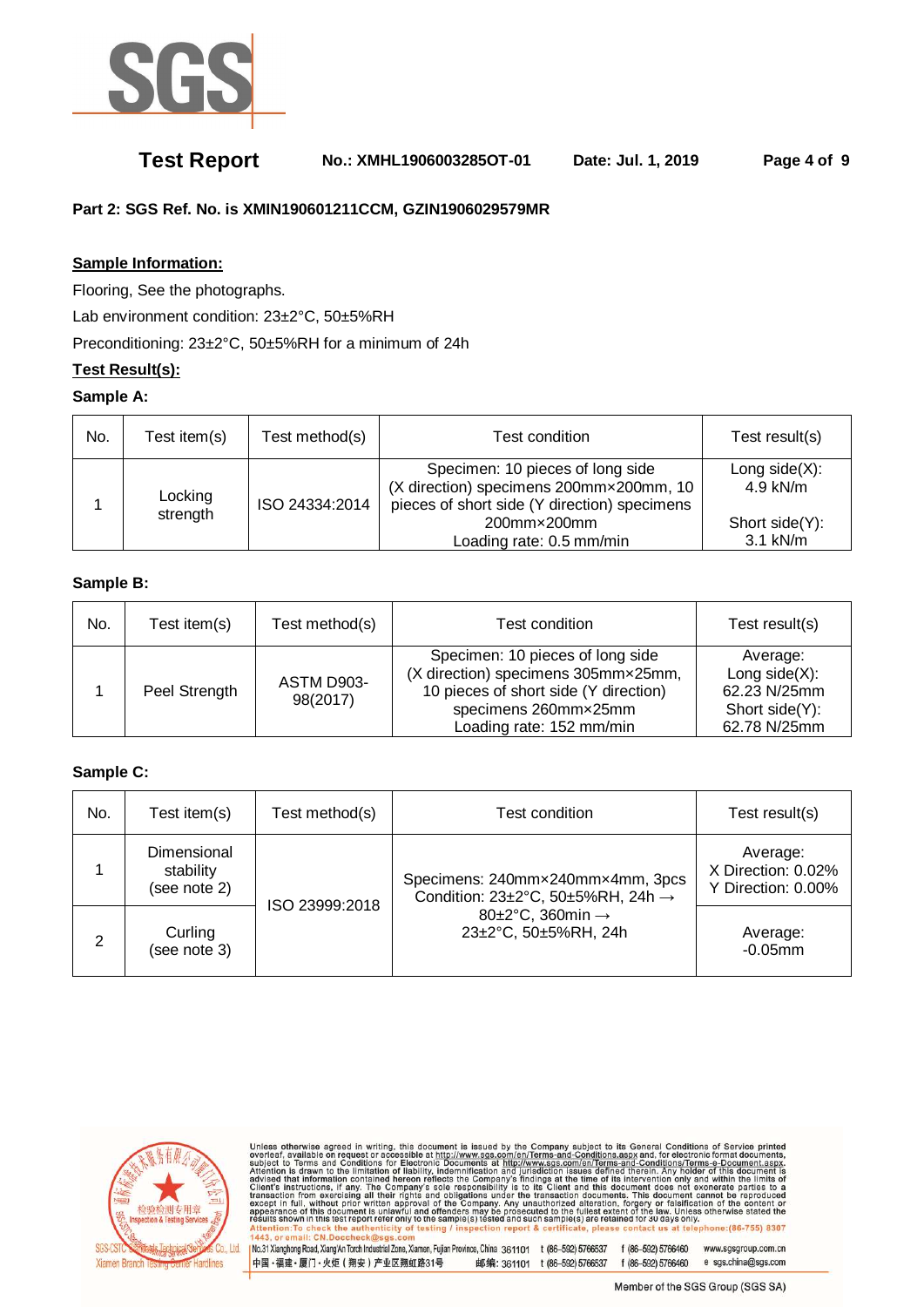

# **Test Report No.: XMHL1906003285OT-01 Date: Jul. 1, 2019 Page 5 of 9**

### **Sample D:**

| No. | Test item(s)              | Test method(s)      | Test condition                                                                                                                   | Test result(s)                        |
|-----|---------------------------|---------------------|----------------------------------------------------------------------------------------------------------------------------------|---------------------------------------|
|     | Static load<br>resistance | <b>ASTM F970-17</b> | Specimen: 50mmx50mmx4mm, 3pcs<br>Condition: 23±2°C, 50±5%RH, 24h<br>$\rightarrow$ 250lb, 24h $\rightarrow$<br>Recovery time: 24h | Residual<br>indentation:<br>$0.01$ mm |

### **Sample E:**

| No. | Test item(s)          | Test method(s)  | Test condition | Test result(s)               |
|-----|-----------------------|-----------------|----------------|------------------------------|
|     | Scratch<br>Resistance | ISO 1518-1:2011 | See annex A    | See results<br>(See annex A) |

Note: 1. All test specimens were cut from the samples, see the photographs.

2. Dimensional stability, % = (Dimension before exposure to heat - Dimension after exposure to heat)/Dimension before exposure to heat ×100.

3. Curling, mm = Dimension after exposure to heat - Dimension before exposure to heat.

4. Test items of sample E were carried out by SGS-CSTC Standards Technical Services Co., Ltd. Guangzhou Branch.



Unless otherwise agreed in writing, this document is issued by the Company subject to its General Conditions of Service printed<br>overleaf, available on request or accessible at http://www.sgs.com/en/Terms-and-Conditions.asp

No.31 Xianghong Road, Xiang An Torch Industrial Zone, Xiamen, Fujian Province, China 361101 t (86-592) 5766537 f (86-592) 5766460 www.sgsgroup.com.cn 中国·福建·厦门·火炬 (翔安) 产业区翔虹路31号 邮编: 361101 t (86-592) 5766537 f (86-592) 5766460 e sgs.china@sgs.com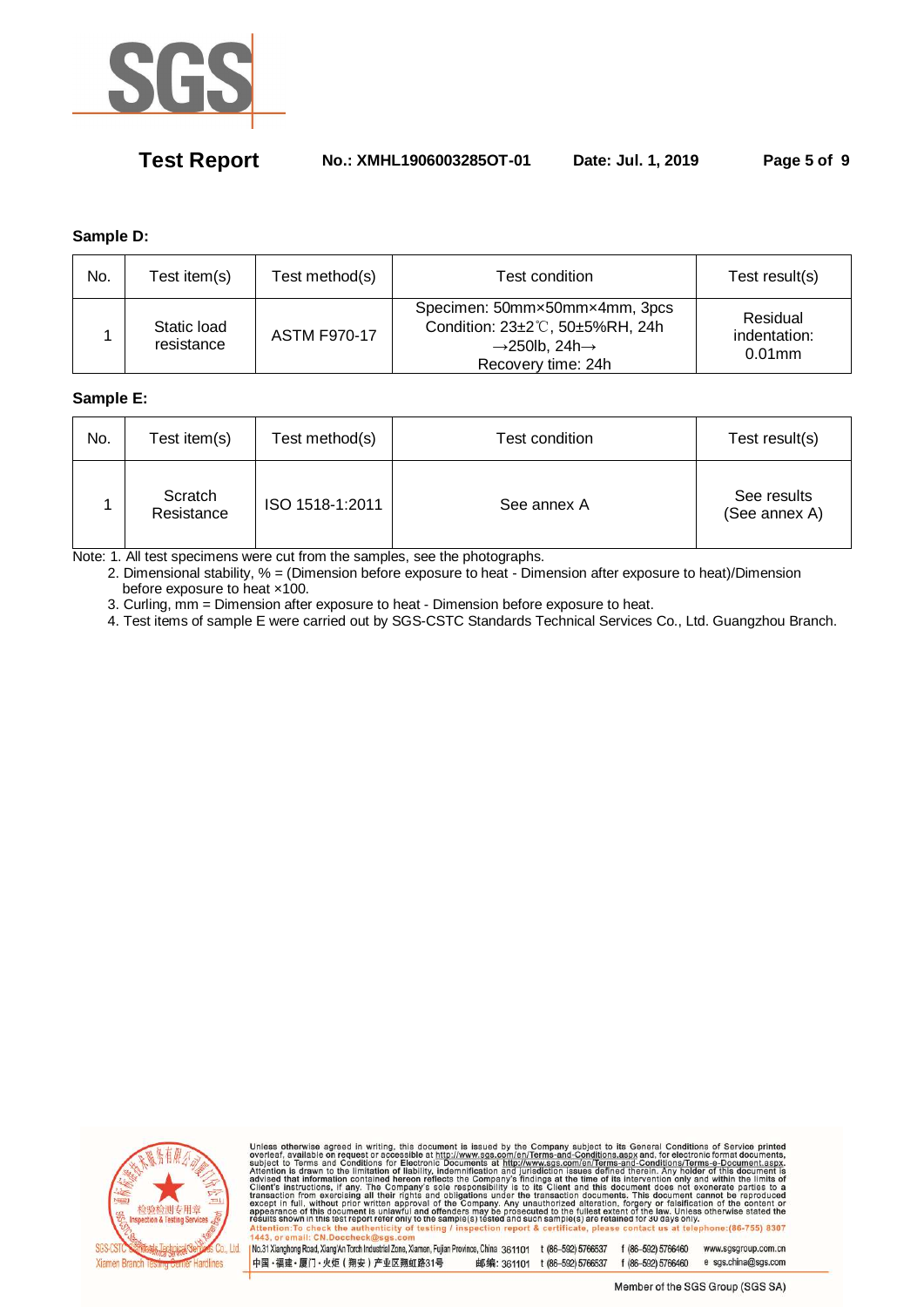

**Test Report No.: XMHL1906003285OT-01 Date: Jul. 1, 2019 Page 6 of 9** 

### **Annex A:**

Test Item: Scratch resistance

Sample Description: Plastic part

Test Method: ISO 1518-1:2011

Test Condition:

Rubbing stylus: Hemispherical hard-metal tip of radius  $(0.5\pm 0.01)$ mm

Load: 10 N & 20 N

Stroke: 40 mm

Rubbing Rate:  $(35±5)$  mm/s

Cycle: 1

Test Result:

| Sample | ∟oad | Result                                       |
|--------|------|----------------------------------------------|
|        | 10 N | No penetrated the coating at the load of 10N |
|        | 20 N | No penetrated the coating at the load of 20N |

Note: Observation magnification is 4X.

Remark: This test report is to supersede No. XMHL1906003285OT test report which was issued on Jun. 21, 2019. And the original test reports (paper and electronic) are invalid.

Test Photo:





Unless otherwise agreed in writing, this document is issued by the Company subject to its General Conditions of Service printed overleaf, available on request or accessible at <u>http://www.sgs.com/en/Terms-and-Conditions.a</u>

No.31 Xianghong Road, Xiang An Torch Industrial Zone, Xiamen, Fujian Province, China 361101 t (86-592) 5766537 f (86-592) 5766460 www.sgsgroup.com.cn 中国·福建·厦门·火炬 (翔安) 产业区翔虹路31号 邮编: 361101 t (86-592) 5766537 f (86-592) 5766460 e sgs.china@sgs.com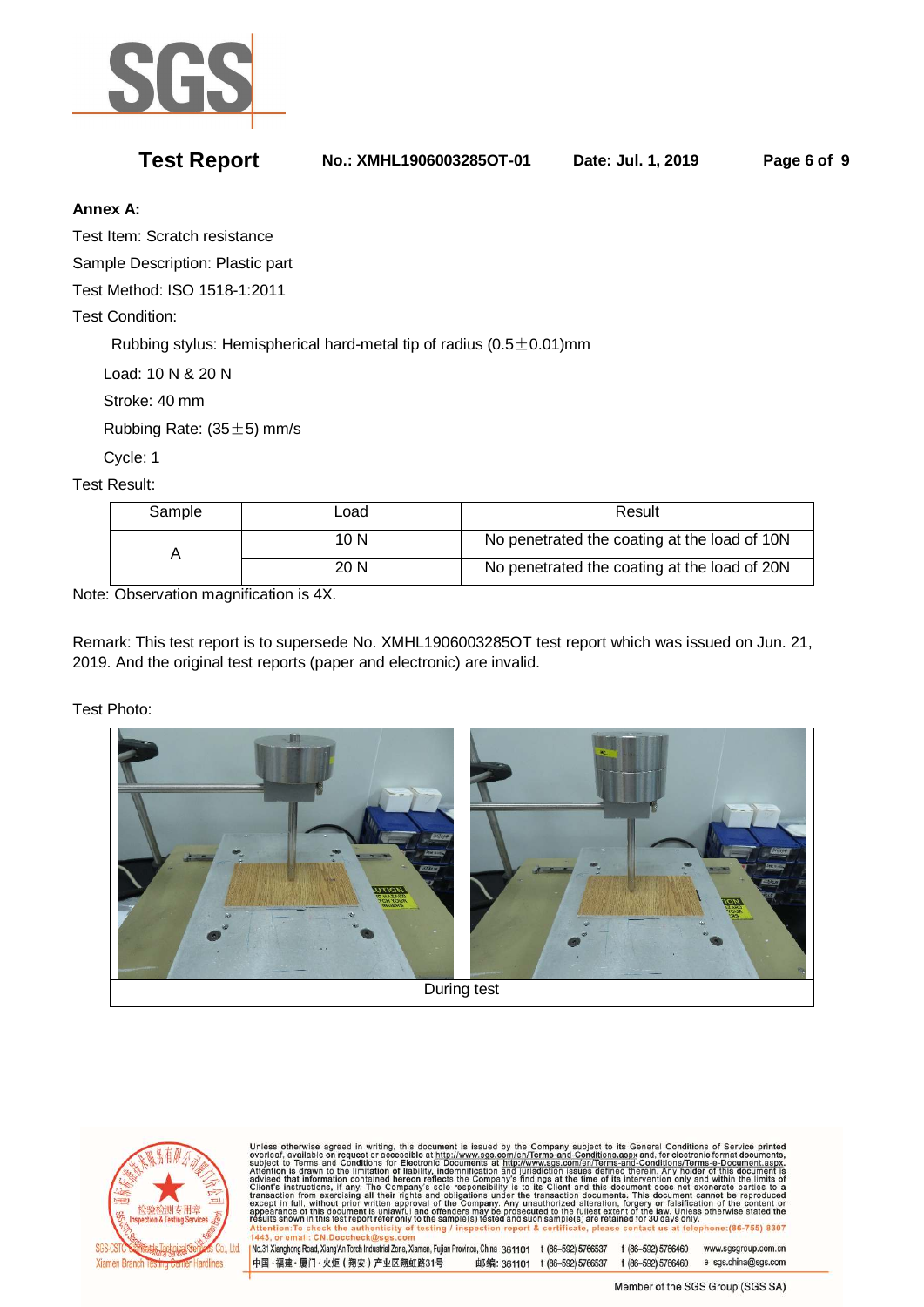

# **Test Report No.: XMHL1906003285OT-01 Date: Jul. 1, 2019 Page 7 of 9**  #3  $#2$  $#1$ After test - 10 N After test (local part) - 10 N  $#3$ #2  $#1$ After test - 20 N After test (local part) - 20 N



Unless otherwise agreed in writing, this document is issued by the Company subject to its General Conditions of Service printed<br>overleaf, available on request or accessible at http://www.sgs.com/en/Terms-and-Conditions.asp

No.31 Xianghong Road, Xiang An Torch Industrial Zone, Xiamen, Fujian Province, China 361101 t (86-592) 5766537 f (86-592) 5766460 www.sgsgroup.com.cn 中国·福建·厦门·火炬 (翔安) 产业区翔虹路31号 邮编: 361101 t (86-592) 5766537 f (86-592) 5766460 e sgs.china@sgs.com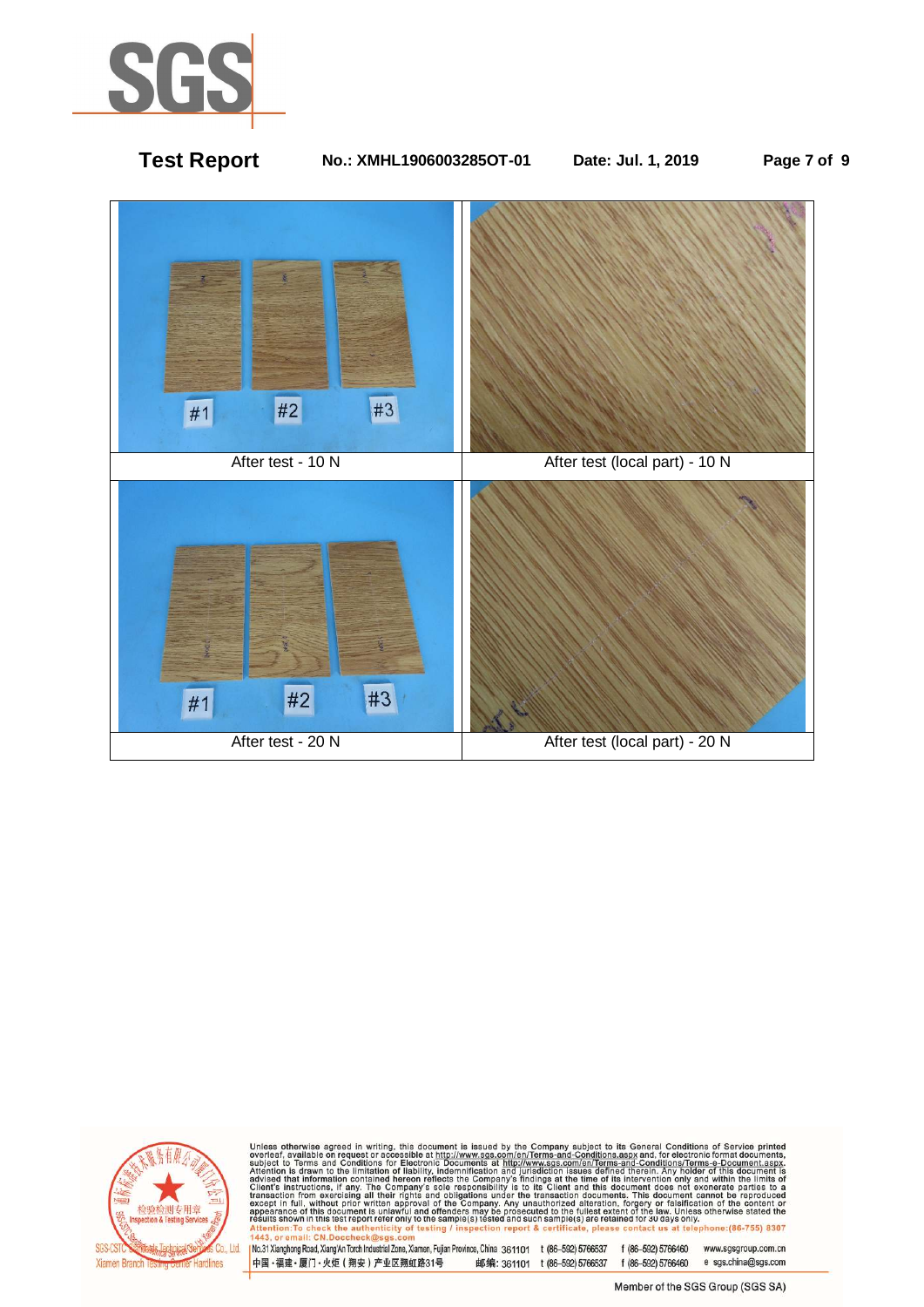

**Test Report No.: XMHL1906003285OT-01 Date: Jul. 1, 2019 Page 8 of 9** 

### **Sample photo(s):**





Unless otherwise agreed in writing, this document is issued by the Company subject to its General Conditions of Service printed<br>overleaf, available on request or accessible at http://www.sgs.com/en/Terms-and-Conditions.asp

No.31 Xianghong Road, Xiang'An Torch Industrial Zone, Xiamen, Fujian Province, China 361101 t (86-592) 5766537 f (86-592) 5766460 www.sgsgroup.com.cn 中国·福建·厦门·火炬 (翔安) 产业区翔虹路31号 邮编: 361101 t (86-592) 5766537 f (86-592) 5766460 e sgs.china@sgs.com